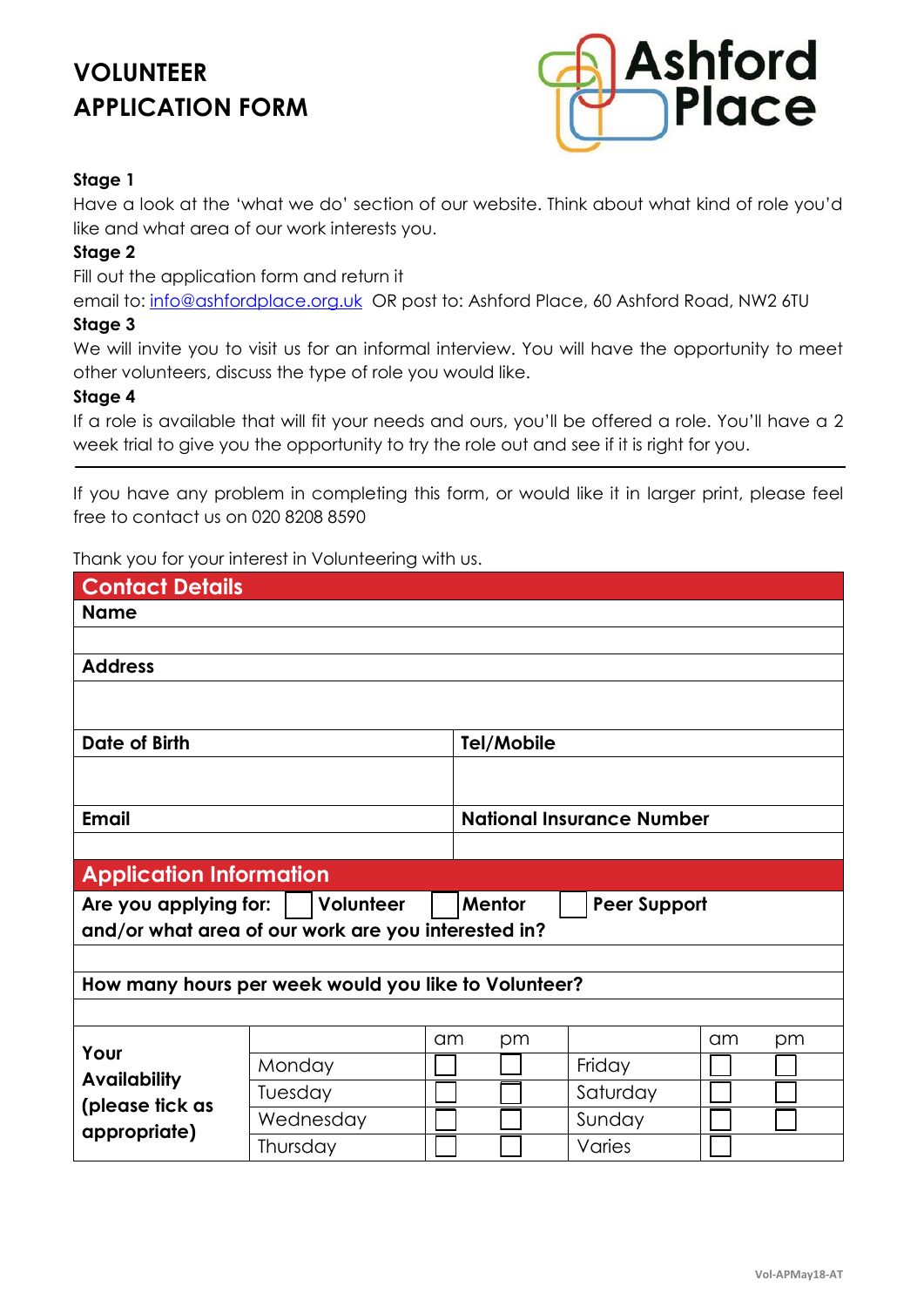| Would your volunteer role be part of a training course or work placement scheme     |     |           |  |
|-------------------------------------------------------------------------------------|-----|-----------|--|
| you are taking part in?                                                             |     |           |  |
| <b>No</b><br><b>Yes</b>                                                             |     |           |  |
| If Yes, please give details                                                         |     |           |  |
| <b>Eligibility to Volunteer</b>                                                     |     |           |  |
| Are You over 18?                                                                    | Yes | <b>No</b> |  |
| Are you a UK Citizen?                                                               | Yes | <b>No</b> |  |
| If not, can you show evidence of eligibility to volunteer in the UK?                | Yes | <b>No</b> |  |
| <b>About You</b>                                                                    |     |           |  |
| Why do you want to Volunteer for us?                                                |     |           |  |
| Are there any particular skills or experiences you would like to gain?              |     |           |  |
|                                                                                     |     |           |  |
|                                                                                     |     |           |  |
|                                                                                     |     |           |  |
|                                                                                     |     |           |  |
|                                                                                     |     |           |  |
| What do you do at the moment? Eg. Studying, Working, Looking for Work.              |     |           |  |
|                                                                                     |     |           |  |
|                                                                                     |     |           |  |
|                                                                                     |     |           |  |
|                                                                                     |     |           |  |
| Please give FULL DETAILS of work (paid or unpaid) you have done in the last 5 years |     |           |  |
| Alternatively, please include a CV with your application.                           |     |           |  |
|                                                                                     |     |           |  |
|                                                                                     |     |           |  |
|                                                                                     |     |           |  |
|                                                                                     |     |           |  |
| What do you like to do in your spare time?                                          |     |           |  |
|                                                                                     |     |           |  |
|                                                                                     |     |           |  |
|                                                                                     |     |           |  |
|                                                                                     |     |           |  |
| What languages do you speak and at what level?                                      |     |           |  |
|                                                                                     |     |           |  |
|                                                                                     |     |           |  |
|                                                                                     |     |           |  |
|                                                                                     |     |           |  |
|                                                                                     |     |           |  |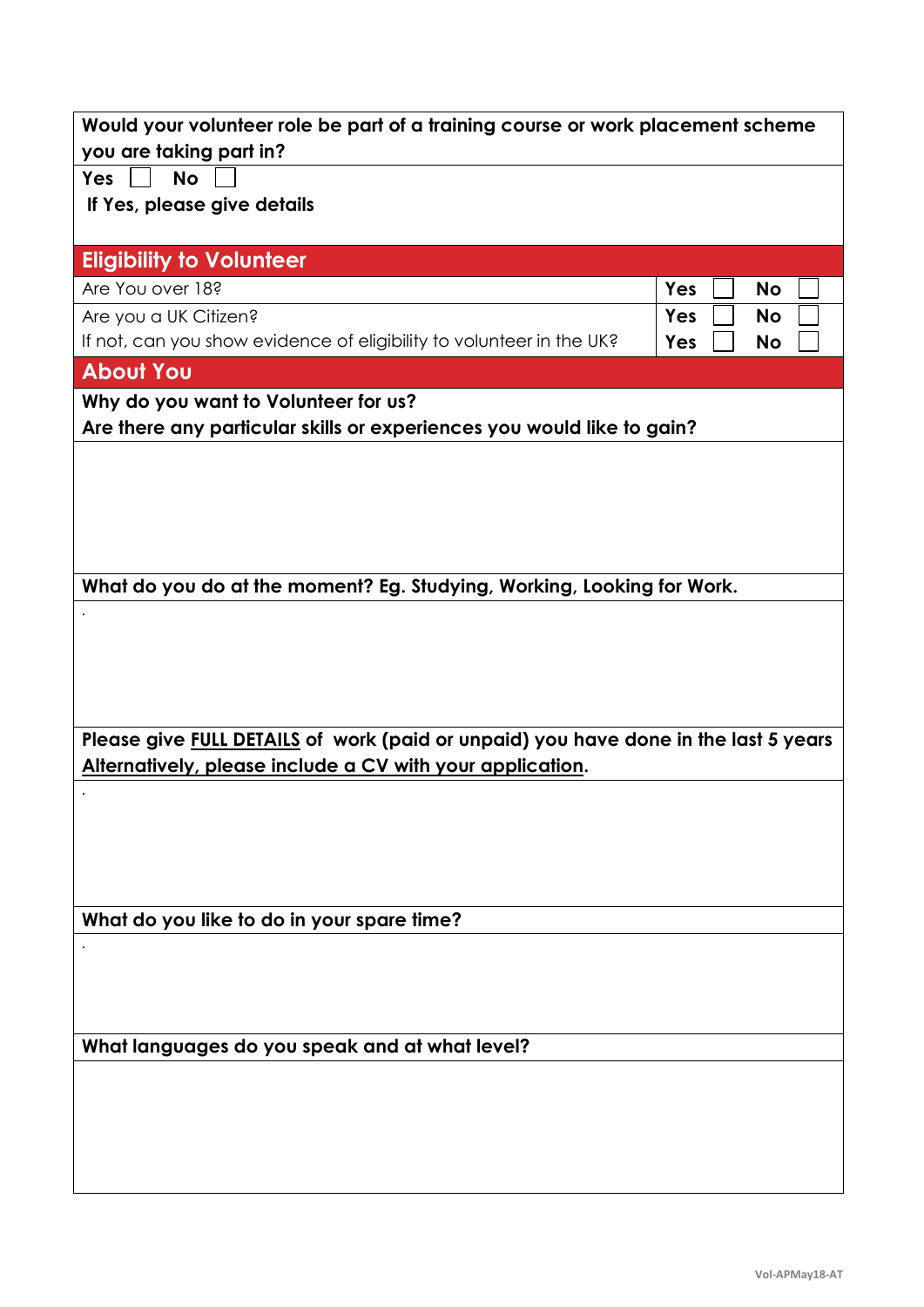| <b>More About You</b>                                                                                                                                                                                                                                         |  |  |
|---------------------------------------------------------------------------------------------------------------------------------------------------------------------------------------------------------------------------------------------------------------|--|--|
| We work with customers who may have physical health, substance misuse or<br>mental health issues. We have a responsibility to ensure that volunteers are safe in<br>their roles and that volunteer roles do not jeopardise you or your recovery.              |  |  |
| Answering 'Yes' to any of the following questions will not exclude you from<br>volunteering with us, but will be taken into account for certain roles, avoiding<br>conflicts of interest and ensuring you receive appropriate support whilst<br>volunteering. |  |  |
| Are you currently using, or have you previously used our services?                                                                                                                                                                                            |  |  |
| Yesl<br>If Yes, please give details<br>No <sub>1</sub>                                                                                                                                                                                                        |  |  |
| Are you currently using, or have you previously used substance misuse services?                                                                                                                                                                               |  |  |
| If Yes, please give details<br>Yesl<br>No.                                                                                                                                                                                                                    |  |  |
| Are you currently using, or have you previously used mental health services?                                                                                                                                                                                  |  |  |
| Yesl<br>No.<br>If Yes, please give details                                                                                                                                                                                                                    |  |  |
| Do you have any physical health problems, which may affect you whilst                                                                                                                                                                                         |  |  |
| volunteering?                                                                                                                                                                                                                                                 |  |  |
| Yes<br>If Yes, please give details<br>No.                                                                                                                                                                                                                     |  |  |
| Is there anything you may need additional support with whilst carrying out a<br>volunteer role?                                                                                                                                                               |  |  |
|                                                                                                                                                                                                                                                               |  |  |
|                                                                                                                                                                                                                                                               |  |  |
|                                                                                                                                                                                                                                                               |  |  |
|                                                                                                                                                                                                                                                               |  |  |
|                                                                                                                                                                                                                                                               |  |  |
| We work with vulnerable adults and are therefore exempt from Section 4(2) of the                                                                                                                                                                              |  |  |
| Rehabilitation of Offenders Act 1974 by virtue of the Rehabilitation of Offenders                                                                                                                                                                             |  |  |
| Act 1974 (exceptions) Order 1975. We therefore require that you declare all                                                                                                                                                                                   |  |  |
| criminal convictions, including those which are spent.                                                                                                                                                                                                        |  |  |
| Do you have any spent or unspent convictions?                                                                                                                                                                                                                 |  |  |
| If Yes, please give details<br>Yes<br>No.                                                                                                                                                                                                                     |  |  |
|                                                                                                                                                                                                                                                               |  |  |
|                                                                                                                                                                                                                                                               |  |  |
|                                                                                                                                                                                                                                                               |  |  |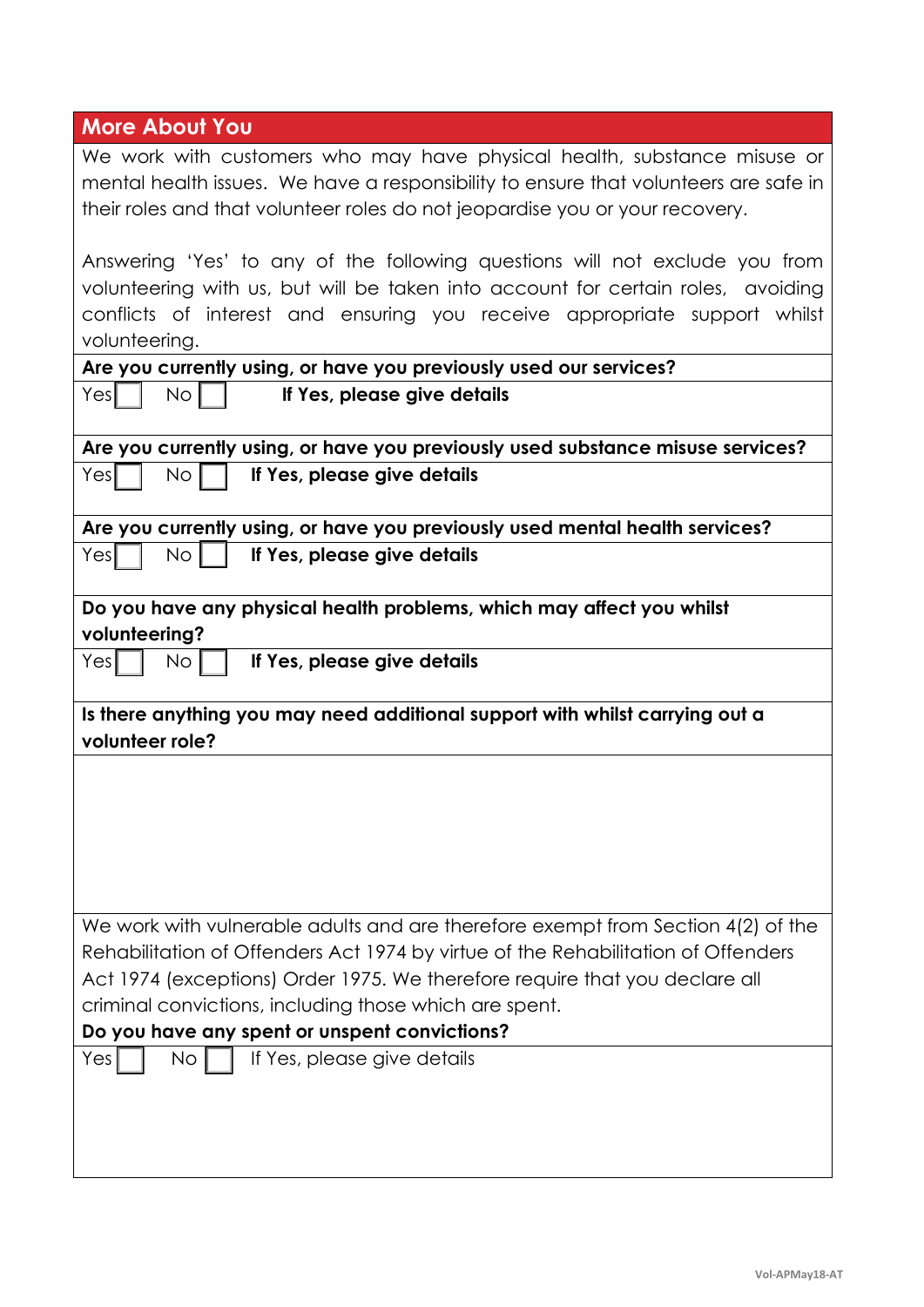#### **References**

Please provide details of 2 referees who know you well. One should be a previous employer, course tutor, etc; the other should be a person you have known for at least 2 years. None of the referees should be a relative. Referees will not be contacted unless we have offered you a volunteer position.

| Name:                    | Name:                    |
|--------------------------|--------------------------|
| Address:                 | Address:                 |
| Contact No.              | Contact No.              |
| Their connection to you: | Their connection to you: |

### **Data Protection**

At Ashford Place we value your support and promise to respect your privacy. Any information given on this form is confidential and covered by the 2016 General Data Protection Regulation **GDPR**. We will not disclose or share, personal information without your consent.

We would like to keep you informed about our vital work we do.

Please tick the box if you would like to sign up for our newsletter.

For more information on how and why we store data please see our transparency notice on the Ashford place website: www.ashfordplace.org.uk/about-us/summary-transparency-notice

#### **Declaration**

I understand that the offer of any Volunteer role with Ashford Place is subject to satisfactory references and, where appropriate, a DBS check.

In accordance with the 2016 General data Protection Regulation. I recognise that Ashford Place will hold and use personal information about me for volunteer management purposes and to keep in touch with me. This information, including that contained on this form, may be stored in both computer and hard copy form. It will be held securely and only accessed by authorised personnel. This data will be retained while I am an active volunteer and 24 months thereafter. It will not be used for any other purpose or shared with any other entity without my further express consent.

I confirm that the information I have given is accurate.

| Signature | Date |  |
|-----------|------|--|
|           |      |  |